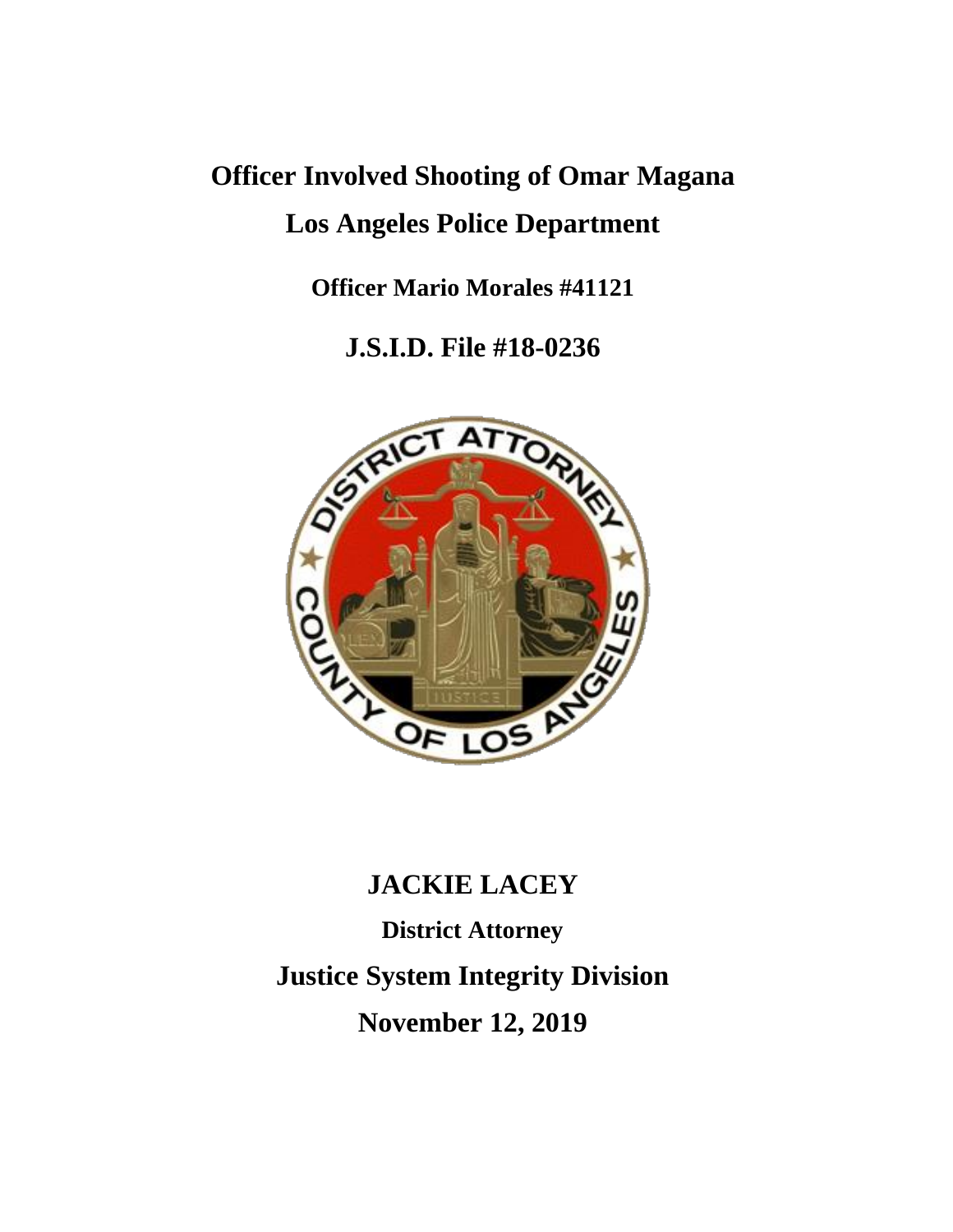#### **MEMORANDUM**

| TO:             | <b>COMMANDER ROBERT E. MARINO</b><br>Los Angeles Police Department<br>Force Investigation Division<br>100 West First Street, Suite 431<br>Los Angeles, California 90012 |
|-----------------|-------------------------------------------------------------------------------------------------------------------------------------------------------------------------|
| FROM:           | <b>JUSTICE SYSTEM INTEGRITY DIVISION</b><br>Los Angeles County District Attorney's Office                                                                               |
| <b>SUBJECT:</b> | <b>Officer Involved Shooting of Omar Magana</b><br>J.S.I.D. File #18-0236<br>F.I.D. File #F036-18                                                                       |
| DATE:           | November 12, 2019                                                                                                                                                       |

The Justice System Integrity Division of the Los Angeles County District Attorney's Office has completed its review of the June 9, 2018, fatal shooting of Omar Magana by Los Angeles Police Department (LAPD) Officer Mario Morales (Hollenbeck Gang Enforcement Detail). We have concluded that Officer Morales acted in lawful self-defense and defense of others.

The District Attorney's Command Center was notified of the shooting at approximately 6:28 a.m., on June 9, 2018. The District Attorney Response Team (DART) responded to the location and was given a briefing regarding the circumstances surrounding the shooting and a walk-through of the scene.

The following analysis is based on investigative reports, audio recordings, transcripts of interviews, firearm analysis reports, the autopsy report, crime scene diagrams and sketches, photographic and video evidence, and witness statements submitted by LAPD Force Investigation Division (FID) Lieutenant David Smith. Morales' compelled statement was considered in this analysis.

#### **FACTUAL ANALYSIS**

On June 6, 2018, a series of robberies were committed by Omar Magana. In each instance, victims later identified Magana as the perpetrator by picking his image from six pack photo lineups.

On June 8, 2018, at approximately 11:30 p.m., a street vendor was preparing to open his business at Workman Street and North Broadway Avenue. He was approached by Magana who placed a sharp object against the vendor's lower back and demanded money. The vendor directed Magana to a coworker for the money. The co-worker threw chili powder on Magana. As Magana fled, he stabbed the first vendor in the ear with a sharp object. Magana then got into a dark vehicle and drove away. Police were called and LAPD Officers Mohammad Komeili and Saulivan Escalara responded.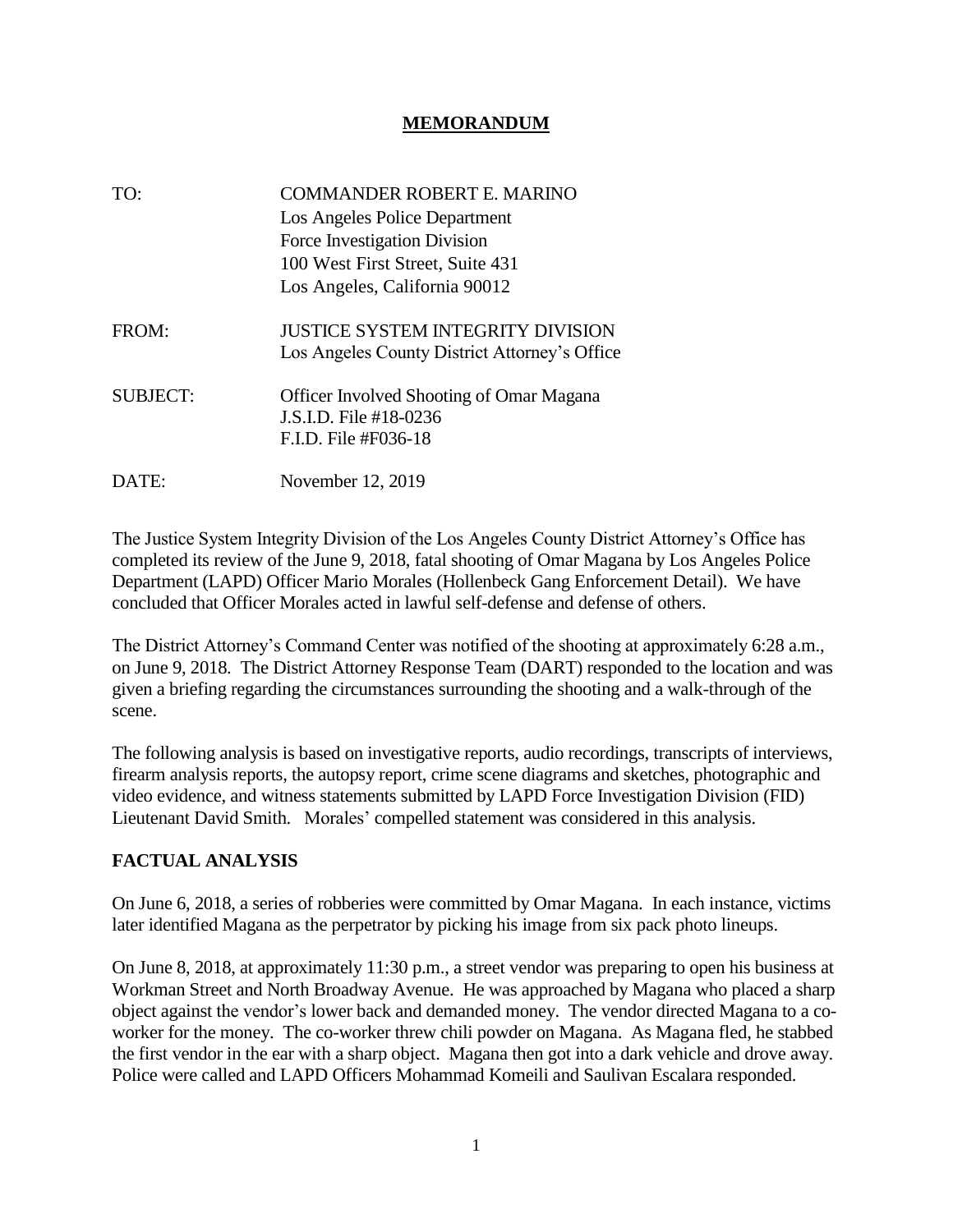A short time later, Magana called 9-1-1 to report that his black Honda Civic had been carjacked. In actuality, Magana crashed his own vehicle, got out and poured gasoline on the car, deliberately set it afire, and fled on foot before making the 9-1-1 call.

Fortuitously, Komeili and Escalara responded to Magana's carjacking call. Komeili and Escalara noticed that Magana had chili powder on his pants. Magana also had a unique tattoo that matched descriptions given by robbery victims from the June 6th robberies, namely, a pair of lips on his left cheek.

According to Escalara, two of the victims and one of the witnesses from the street vending robbery at Workman Street and North Broadway Avenue were brought to Magana's location. Two of them identified Magana in a field show up. Magana was taken into custody.

LAPD Officers Juan Rubio and Ronald Sweet were assigned to transport Magana to Hollenbeck Station. They handcuffed Magana, placed him in the rear seat, and secured his seatbelt. Magana unbuckled his seatbelt. Rubio refastened the seatbelt. During the ensuing transport, Magana slid out from under the shoulder strap and began twisting his body and raising his buttocks off the seat. Magana eventually slid out from under the lap belt. Magana attempted to slip his hands through the handcuffs. Magana positioned himself with his back to the driver's side rear door in an apparent attempt to open the door from the inside. Magana's movements were captured on the Digital In-Car Video System (DICVS). The officers were aware that Magana was moving around in the backseat. As the door was locked and could not be opened from the inside, the officers elected to drive on to Hollenbeck Station. Magana was observed trying to push the handcuffs off his wrists prior to officers opening the rear passenger door at the station.<sup>1</sup> Rubio walked Magana into the station while Sweet went to sign Magana in on the custody log.

Lieutenant Michael Bautista completed the pre-booking inspection and interview of Magana around 2:30 a.m. Magana made no complaint of injury or illness during this interview. Bautista opined that Magana appeared to be under the influence based on symptoms of bloodshot eyes, a drooping face, and an unnatural manner of speech. While Sweet was meeting with Bautista, Magana pulled away from Rubio and hissed and sneered at Rubio when Rubio grabbed Magana's arm to help him up. Rubio's statement does not indicate exactly when or why it was that he was assisting Magana to his feet, but Rubio responded to Magana by telling him to knock it off and go along with the program. Rubio communicated to Sweet that Magana was developing "a bit of an attitude." Sweet elected to keep Magana handcuffed to the bench in the holding cell to prevent Magana from moving around.<sup>2</sup> Video footage in cell A3 at 2:31 a.m. captured Magana being secured to the bench. Bautista granted permission for Magana to remain handcuffed in the holding cell.

Video from the holding cell shows Magana continuing to twist and turn, and slide back and forth. At approximately 2:52 a.m.,<sup>3</sup> Magana lowered himself to his knees, remained in this position for

<sup>&</sup>lt;sup>1</sup> Rubio told the FID investigator that he did not assess Magana's actions as an attempt to escape. However, Magana's movements as recorded by the DICVS footage are consistent with such an attempt.

<sup>&</sup>lt;sup>2</sup> The bench restraint is a horizontal rail along the bench that allows approximately five to six feet of horizontal movement.

<sup>&</sup>lt;sup>3</sup> This time stamp is based on the chronometer displayed on the station video footage.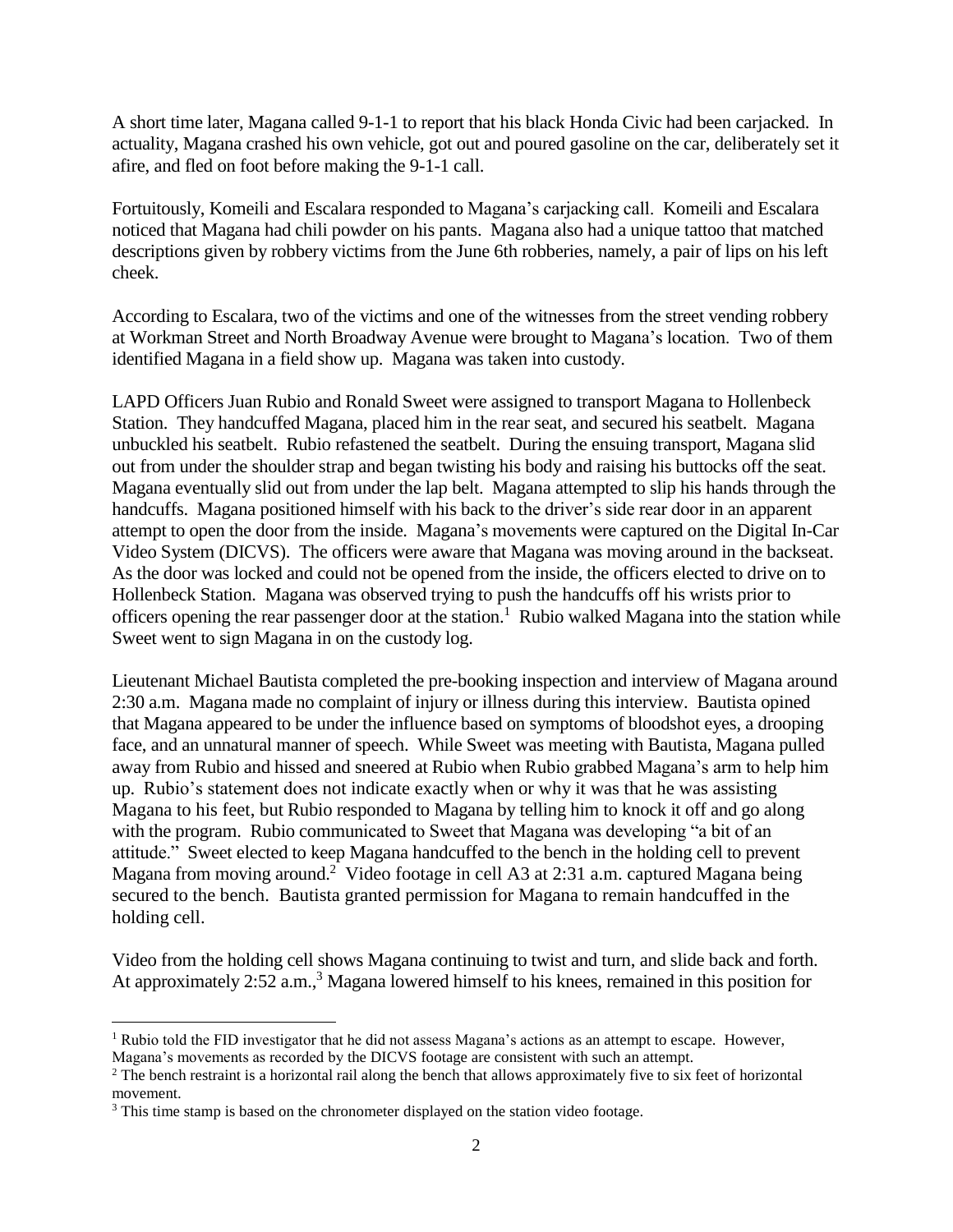approximately half a minute, and then returned to a seated position on the bench. At 3:05 a.m., Magana again went to his knees on the cell floor, but this time placed his forehead on the floor, rolled to his left side, and began to spasmodically move his legs and upper torso. After about a minute, Magana also began to wriggle his hands behind his back. While seated at the watch commander's station, Bautista by way of video monitor observed Magana's shaking on the cell floor. Bautista and Detective Steven Juarez went to the cell to check on Magana. Bautista asked Magana if he was okay, but received no response. An ambulance was summoned at 3:07 a.m. After being advised by Bautista that Magana was having a seizure, Komeili went to the holding cell and removed the handcuffs; placed a shoe under Magana's head to further ensure that he would not hurt himself; and monitored Magana until paramedics arrived.

Los Angeles Fire Department Firefighter/Paramedics Omar Velasquez and Mark Estrada responded to Hollenbeck Station.<sup>4</sup> They evaluated Magana inside the cell and decided to transport him to White Memorial Medical Center (WMMC). Magana initially appeared to be unresponsive, but in holding cell video footage he can be seen standing for a moment near the cell door around 3:19 a.m. just before sitting down with assistance into a chair-folded gurney positioned directly outside the cell door. During an interview with FID investigators, Velasquez expressed the opinion that Magana's seizure was feigned. Velasquez observed that Magana had suffered no incontinence or tongue biting – symptoms commonly associated with seizures. Magana was looking around in different directions, which Velasquez noted was uncommon behavior for a seizure patient.

Estrada also expressed the view that the seizure was faked. Estrada thought that Magana might have sustained some type of overdose. Estrada noted that postictal seizure victims are normally unconscious and unresponsive. Magana's eyes were twitchy and he showed some signs of being conscious while being moved. Sergeant Jose Vasquez also observed Magana to be conscious in the holding cell prior to transport to WMMC, and saw Magana look around at the officers in the cell. Estrada noted that by the time they reached the hospital, Magana was acting as if he was drunk.

Police Officers Mario Morales and Ruben Zaragoza accompanied Magana to WMMC. Zaragoza rode in the back of the ambulance with Magana. Morales drove separately to WMMC. During the transport, Zaragoza's body worn video recorded Magana laying for the most part silent and still.<sup>5</sup>

Zaragoza recalled that Morales spoke with Magana in the emergency room and ascertained that Magana had been a level four inmate during previous incarceration. Level four is the most dangerous classification associated with inmates having high propensities for violence. Asked if that had caused him any concern, Zaragoza responded that it caused him to be "a little more aware."

<sup>4</sup> In June 2018, Velasquez had been a paramedic for 11 years. During that period, he has seen thousands of seizure patients (on average, one per day). His partner that night, Estrada, had been a paramedic for seven years.

<sup>&</sup>lt;sup>5</sup> Toward the end of the ambulance ride, Magana rolled his head side to side a few times.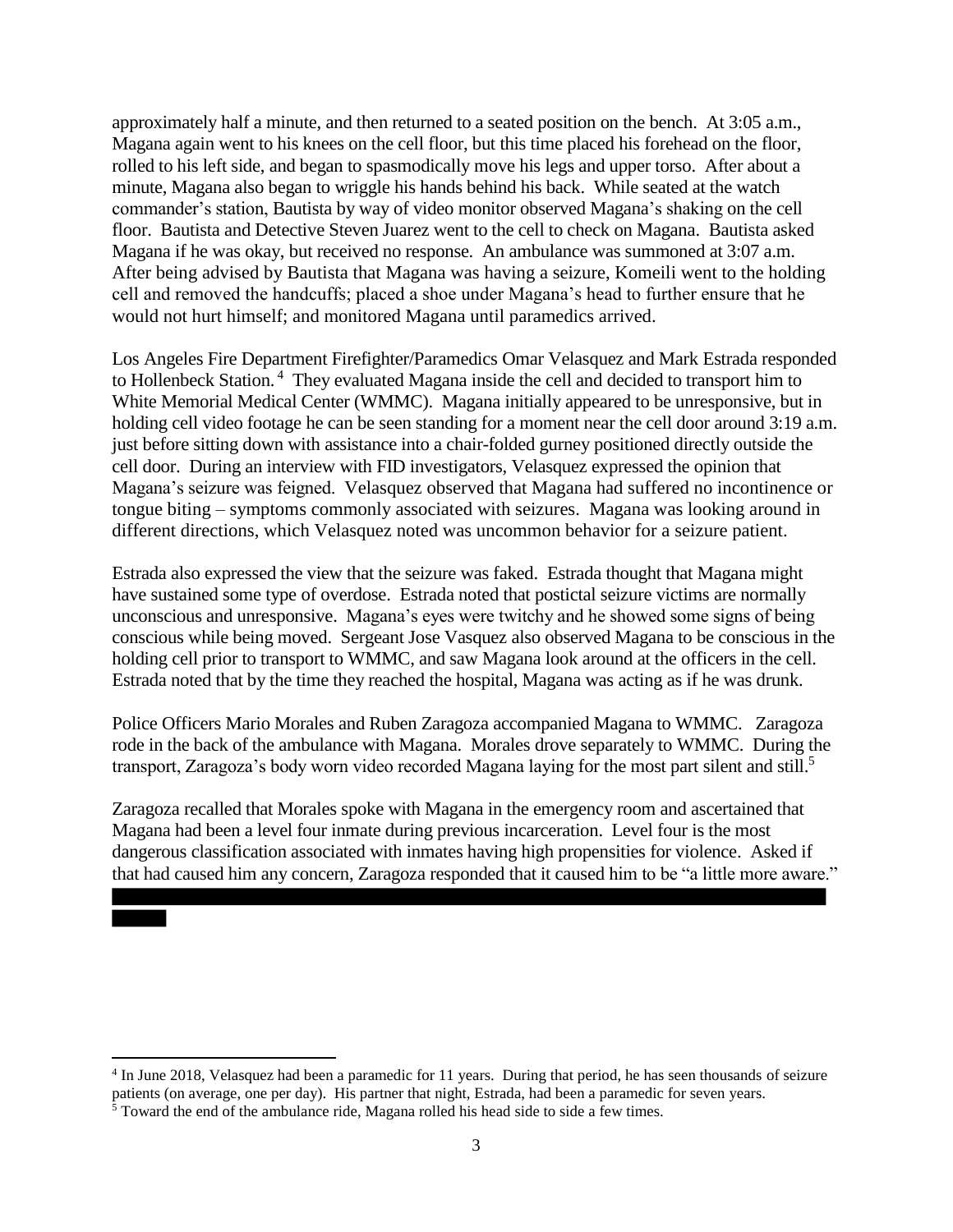At WMMC, attending physician Dr. Christopher W. ordered a Computed Tomography (CT) scan of Magana's head. Hallway surveillance video captured CT Technician Samson F. moving Magana via hospital bed from emergency room seven to the CT scan room to conduct the scan at approximately 4:44 a.m. Morales and Zaragoza followed. See Figure 1 below.



**Figure 1** – Magana being taken to CT Scan Room

No video is available from inside the CT scan room. Accordingly, a rendition of what occurred inside the room is based on eyewitness accounts.

Upon entering the CT scan room, Samson F. told the officers to unhandcuff Magana for transfer to the CT bed. Samson F. placed the hospital bed next to the CT bed and directed Magana to slide over onto the CT bed. Magana complied. Samson F. directed the officers to stand in the control room behind a protective wall on the east side of the room, where they were able to monitor Magana through a window while the scan was performed. Samson F. then performed the scan which took about two minutes. After completing the scan, Samson F. placed the hospital bed next to the CT bed. The bedrail next to the CT bed was lowered; the outside rail was raised. Samson F. told Magana to move back to the hospital bed. As directed, Magana slid himself onto the hospital bed. The head of the bed was elevated to approximately 45 degrees, putting Magana close to a sitting position.

Morales then positioned himself between the CT bed and the hospital bed, while Zaragoza went to the opposite side of the hospital bed. The officers simultaneously attempted to handcuff Magana to the hospital bed. I

Zaragoza

grabbed Magana's right forearm or wrist using a two-hand grip in an effort to control Magana. Morales grabbed hold of Magana's left arm.

Samson F. stated that Magana violently pushed Zaragoza backward into some shelves in the northwest corner of the CT scan room. Samson F. believed that Magana was trying to put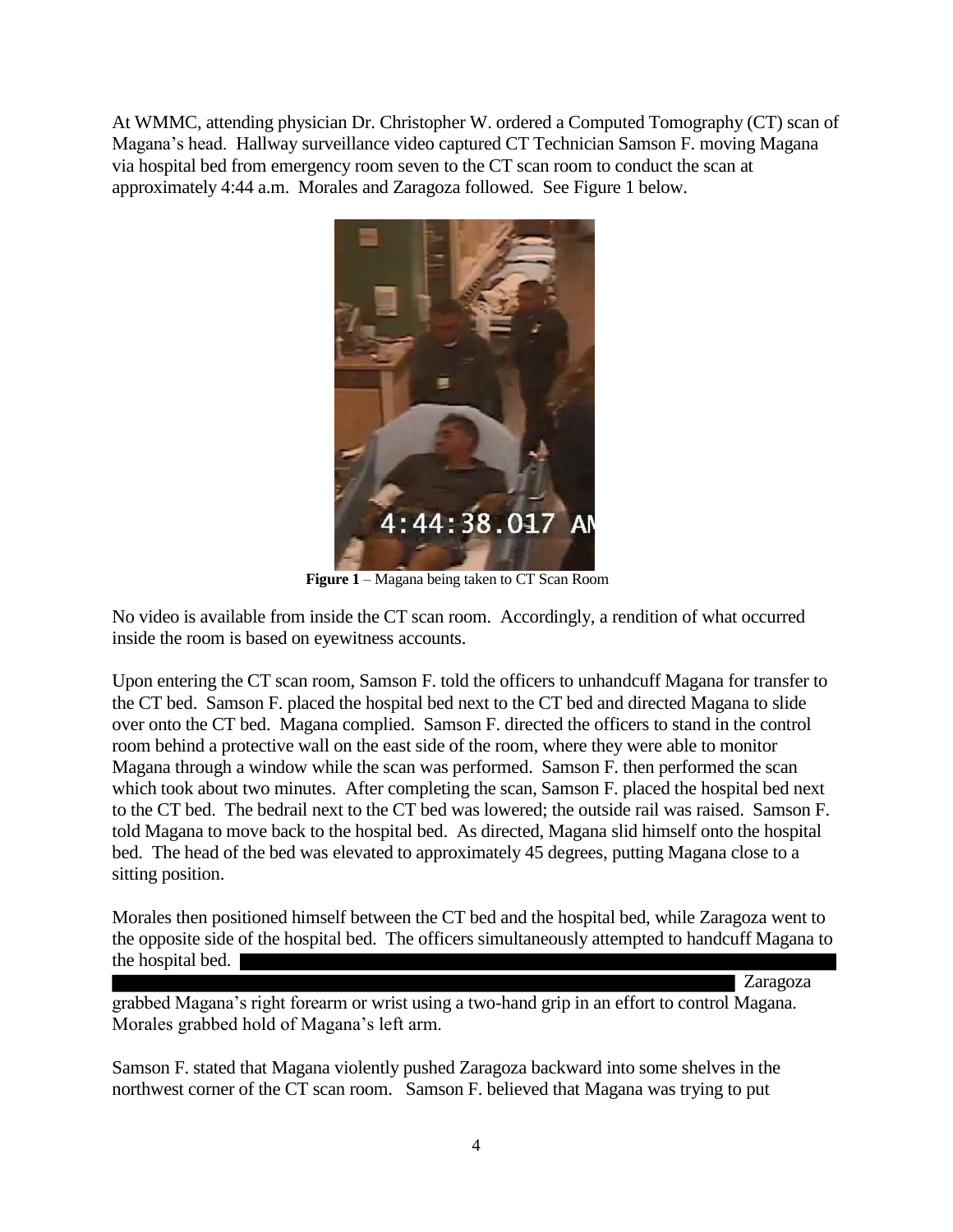Zaragoza in a bear hug. Zaragoza was able to prevent Magana from doing so by grabbing Magana's forearms waist high. Morales grabbed Magana's left arm. Each officer then attempted to hold Magana by the wrist, but they were unable to control him.

Samson F. stated that Magana ended up with his back against the shelves along the west wall with Zaragoza to Magana's right and Morales to Magana's left. Each officer was trying to grab and control an arm at the elbow and wrist. As the struggle progressed, Samson F. observed Magana bent over. Samson F. perceived that the officers were trying to force Magana to the floor. Despite these efforts, Magana remained on his feet attempting to free himself by moving his arms forward and back and his hands up and down. Samson F. expressed the opinion that Magana appeared very strong and that officers were unable to control him. Positions of the officers relative to Magana are depicted below in Figure 2.



#### Positions at time of OIS per Officer Zaragoza.

**Figure 2** – Showing layout of the CT scan room, and positions of the officers and Magana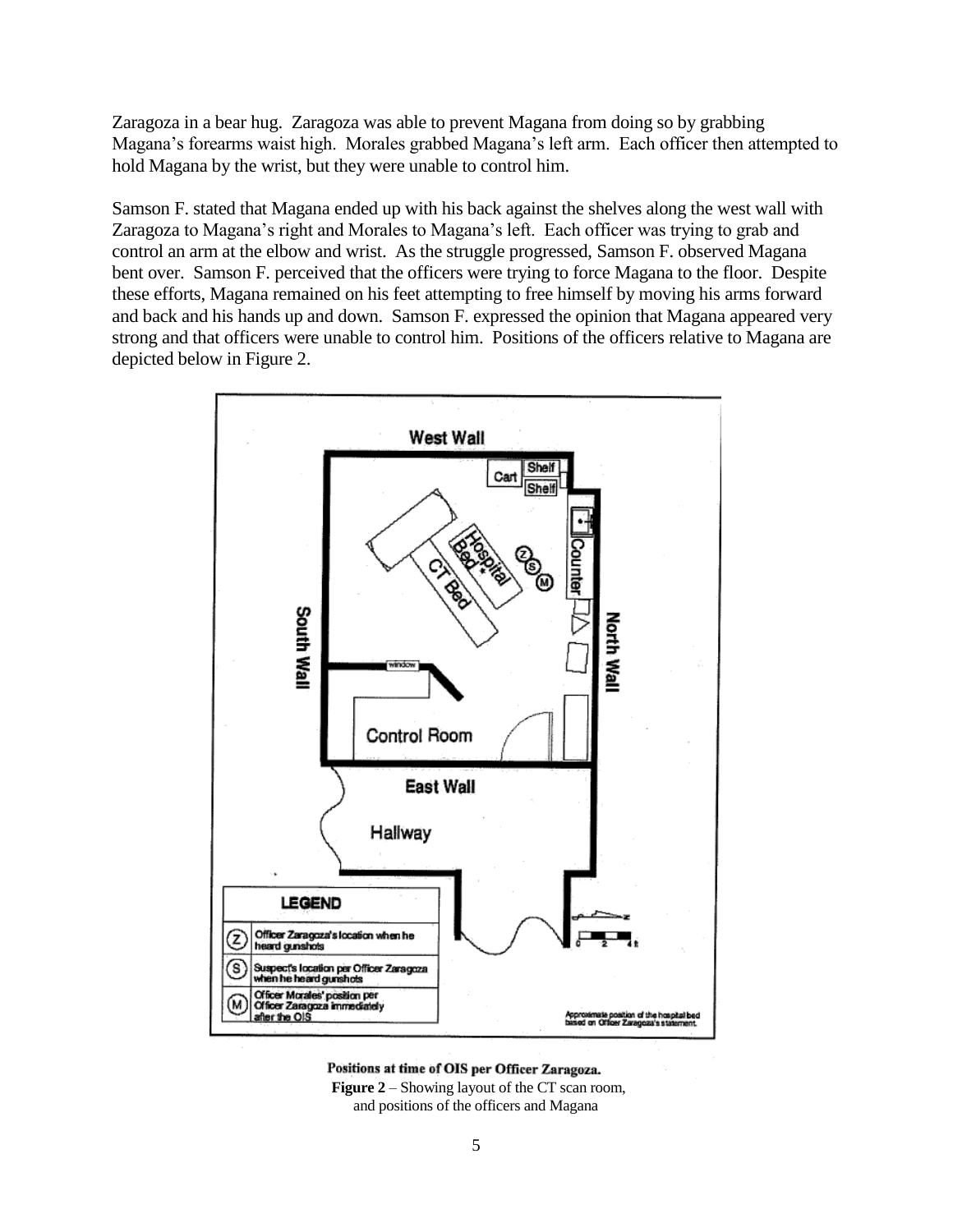Samson F. was surprised by Magana's sudden mobility as Magana only moments earlier had appeared lethargic and sleepy. Samson F. went to look for help in the hallway, but did not see anyone. Samson F. stated that he intended to push the emergency button to summon help, but found himself frozen with fear noting that it was the first time in his professional career he had seen two officers struggling to control a suspect. Samson F. remained in the doorway of the CT scan room throughout the struggle and estimated his distance at approximately 20 feet away.

Zaragoza reported telling Morales that Zaragoza was going to ask for backup. However, because Zaragoza feared losing control of Magana's right arm, Zaragoza did not release his grip to reach for his radio and hence no backup call was generated at that time.

Zaragoza stated that while Magana continued to resist, Magana said, "Okay. Okay. Okay. I'm shitting myself. I'm taking a shit." and momentarily decreased his level of resistance. Believing this to be a ruse, Zaragoza maintained control of Magana's right wrist with Zaragoza's right hand, while Zaragoza simultaneously used his left hand to bend Magana's right hand backwards in what Zaragoza described as a twist lock. Magana then renewed his resistance and continued to struggle.

Zaragoza intended to turn Magana to face the west wall and handcuff him in that position. Realizing that this plan was not going to work, Zaragoza made eye contact with Morales and shook his head to the right to silently communicate the need to move Magana toward the hospital bed. Zaragoza's intent was to use the bed as a tool to control Magana. The officers began to shuffle across the floor towards the bed.

Zaragoza felt violent tugs on his equipment belt. Zaragoza looked down and saw Magana's hand on Zaragoza's pistol. Magana's fingers were wrapped around the grip. To maintain control of his pistol, Zaragoza pushed down on top of Magana's hand or wrist to keep Magana from un-holstering the pistol (a technique known as capping). According to Zaragoza, Magana repeatedly and violently pulled his pistol up and down and side to side in an effort to remove it from the holster.<sup>6</sup> Zaragoza noted that he did not see his pistol out of the holster, but stated that it felt as if his pistol was lifted and had come out of the holster. Sometime later after the incident, Zaragoza noticed that his utility belt had shifted significantly to the left, which he attributed to Magana's yanking on the pistol.

Zaragoza explained, "Once he got . . . his hand on my gun, it came to mind that he was trying to disarm me to furthermore aid in his, in his escape by either shooting me, shooting my partner  $\dots$ ." Zaragoza was unable to deploy another force option such as a Taser as releasing Magana's arm

 $6$  Zaragoza carried his pistol in a single retention holster, which functions by securing the pistol with a thumb snap; apart from pressing the thumb snap, no other manipulations are required to unlock the pistol from the holster.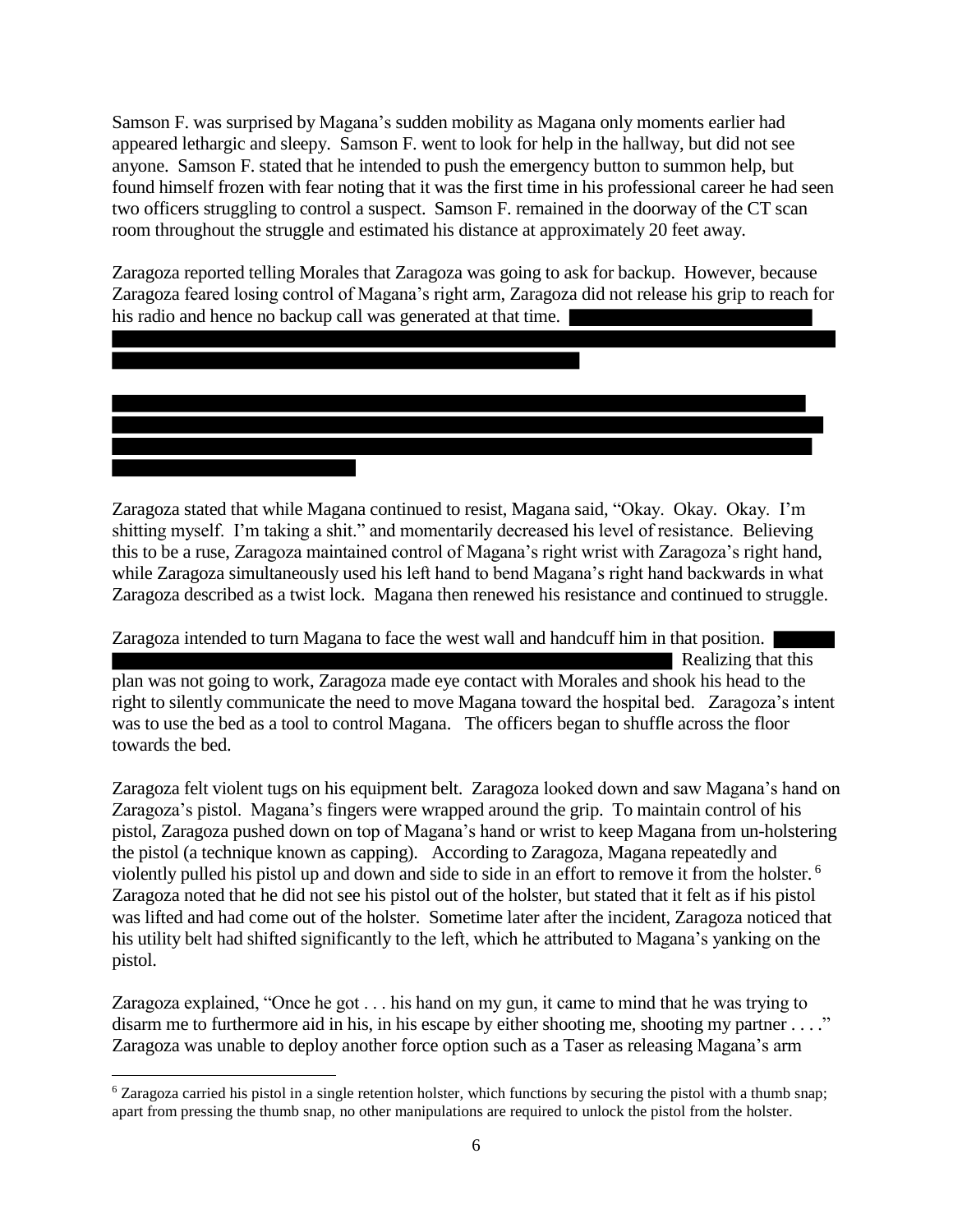carried a heightened risk of Magana gaining control of the firearm. Zaragoza yelled to his partner several times, "He has my gun!" or "He's grabbing my gun!"





**Figure 3** – Photo depicting area where shooting occurred.

Zaragoza heard Morales fire two to three rounds. Morales was on the other side of Magana facing the west wall at the time shots were fired. After being shot, Magana released his grip on Zaragoza's pistol and collapsed under the sink on the north wall. Zaragoza put out a radio call for assistance and indicated in the broadcast that shots were fired. The officers then handcuffed Magana.

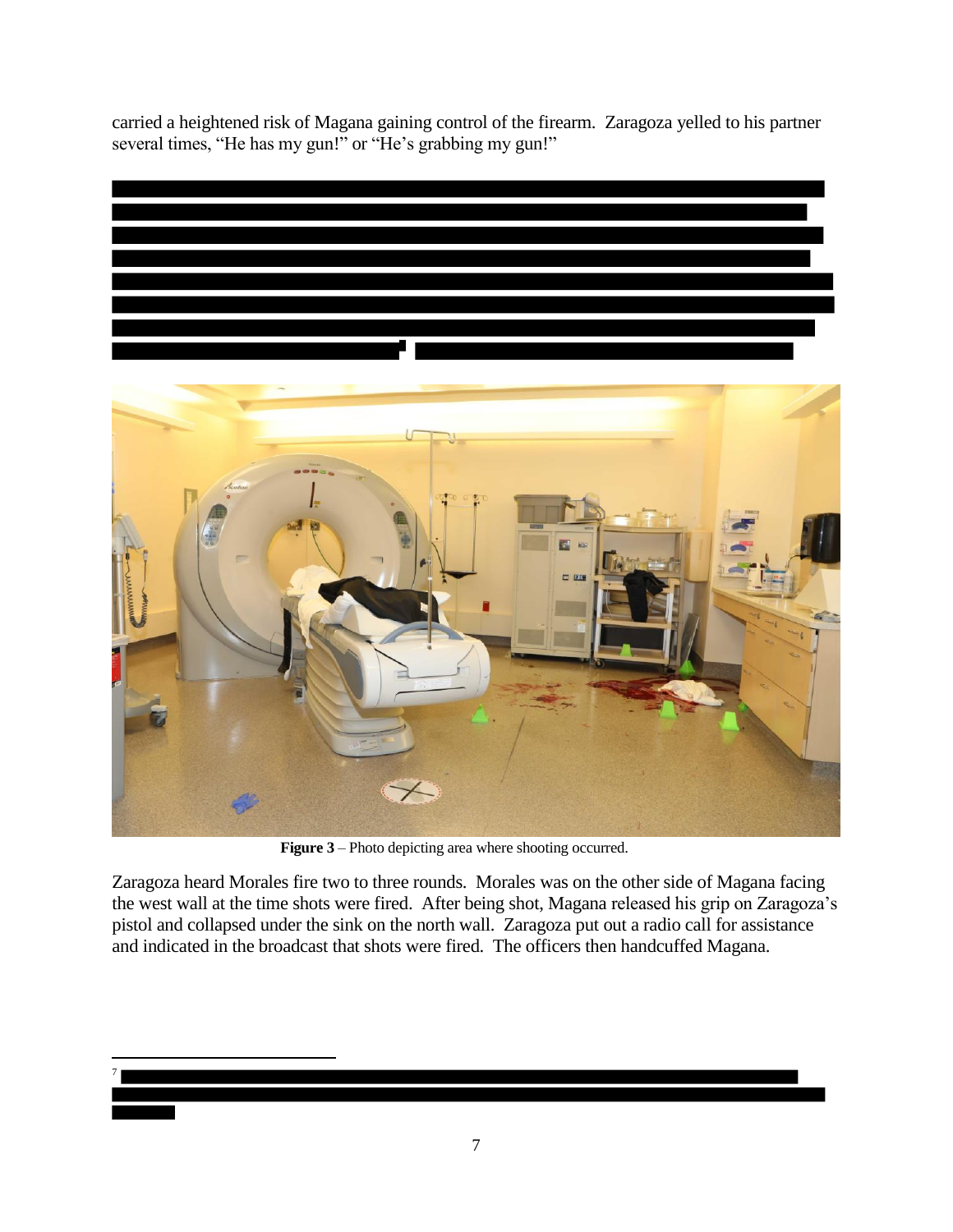Both officers' body worn cameras were found on the floor in the CT scan room close to where Magana collapsed after the shooting and were not activated during the officer involved shooting. As Zaragoza noted, there was no time to activate the camera once Magana leapt off the gurney. Officers normally do not activate body worn cameras in a hospital to protect patient privacy.

Samson F. was not able to see what Magana was doing with his hands immediately prior to the shooting because his view was partially blocked by Morales. Samson F. did recall hearing Zaragoza say something to Morales, but he either did not understand<sup>8</sup> or did not recall the exact words spoken. Samson F. perceived that Zaragoza gave Morales a short (approximately two word) order to do something. He then saw Morales draw his pistol with his right hand, point it at Magana's left rib cage, and fire two shots in rapid succession. Samson F. stated that when Morales fired, Magana was still bent forward at the waist and struggling with officers. After being shot, Magana collapsed to the floor.

Emergency Room Technician Veronica P. heard what sounded like someone falling off a ladder, followed by "three pops."<sup>9</sup> Veronica P. went to the CT scan room and looked in. She saw smoke in the air and an officer holstering a pistol while saying, "He was trying to get my gun. He was trying to reach for my gun." Dr. Christopher W. also stated that he remembered hearing someone say, "He was going for my gun," and that he believed it may have been one of the officers who made the statement. Veronica P. saw Magana laying in a puddle of blood with his hands cuffed behind his back. She told officers to remove the handcuffs. Veronica P. and other medical staff lifted Magana onto a gurney and wheeled him to the emergency room for treatment. Other medical personnel at WMMC heard a commotion in the CT scan room and gunshots, but did not witness the shooting.

Dr. Christopher W. began attending to Magana and succeeded in restoring a pulse. Magana was transported to Los Angeles County University of Southern California Medical Center (USCMC) at approximately 5:56 a.m. Magana was pronounced dead at 11:44 a.m. by Dr. Lydia Lam.

A post-mortem medical examination was conducted by Los Angeles County Department of Coroner Deputy Medical Examiner Dr. Matthew Miller on June 14, 2018. Dr. Miller opined that Magana died from gunshot wounds. The first documented gunshot entered near the left eye and traveled left to right, front to back, and downward, exited the body on the back right side of Magana's neck, and was deemed potentially fatal.<sup>10</sup> The second gunshot wound<sup>11</sup> entered the left upper back, traveled from left to right and upward, exited at the back of Magana's neck, and was

<sup>8</sup> Samson F.'s native language is Tagalog. He was interviewed a total of four times, once in English and on three other occasions with the assistance of a Tagalog speaking officer (Sergeant Matt Magsadia) acting as interpreter. In his first interview, which was conducted without an interpreter, Samson F. said the officer said something he "didn't understand." During the third interview, conducted with a Tagalog interpreter, Samson F. described the statement as being a "strong statement," but was not able to recall the statement. During the fourth interview, also conducted with a Tagalog interpreter, Samson F. clarified that the statement was not forceful but calm, and sounded like a direct order to do something.

<sup>9</sup> Hallway surveillance video shows staff reacting to the sound at approximately 4:53 a.m.

<sup>&</sup>lt;sup>10</sup> This gunshot caused a basilar skull fracture, adjacent cerebellum contusion, and hemorrhage of the spinal cord, brainstem, cerebellum and occipital lobes.

 $<sup>11</sup>$  Designation of first, second, or third gunshot wound herein is made simply to distinguish the wounds from one</sup> another, not to specify an order of infliction. The medical examiner's report expressed no opinion as to the order of infliction except as relates to the re-entry wound, as to which the report expressed uncertainty about whether the reentry resulted from gunshot number one or number two.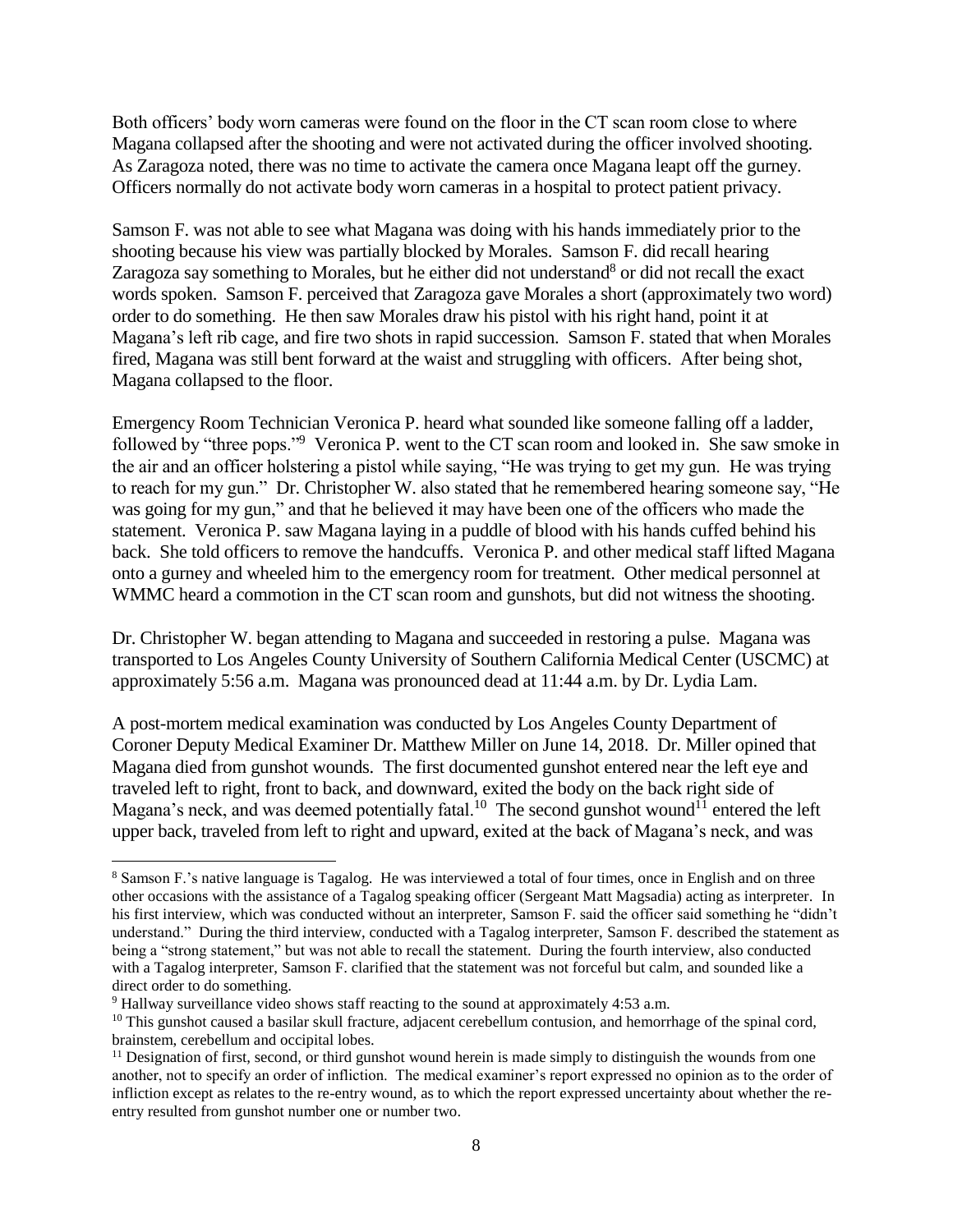deemed non-fatal. The third gunshot wound entered the left lower back, had a trajectory from left to right and back to front, exited at the right lateral abdomen, and was deemed potentially fatal.<sup>12</sup> A 1.3-centimeter-deep re-entry wound was also identified near the top front of the right shoulder. Magana had ethanol, marijuana, methamphetamine, and methadone in his system at the time of his death.

Forensic evidence corroborates Zaragoza's report of Magana grabbing his pistol. The pistol grip of Zaragoza's service weapon was subsequently swabbed for DNA. Testing confirmed the presence of DNA consistent with Magana's profile.<sup>13</sup>

Morales was armed with his department issued Glock Model 17, 9mm semiautomatic pistol. After the shooting, the pistol was found to be loaded with 15 rounds, consisting of one round in the chamber and 14 rounds in the magazine. The maximum load for this firearm is 18 rounds.<sup>14</sup>

 Three spent shell casings and one spent bullet were found in the CT scan room, all within a close distance of where shots were fired.<sup>15</sup> Collectively, the evidence was consistent with Morales having fired three rounds from his service weapon.

#### **LEGAL ANALYSIS**

California law permits the use of deadly force in self-defense or in the defense of others if the person claiming the right actually and reasonably believed that he or others were in imminent danger of great bodily injury or death. Penal Code § 197; *People v. Randle* (2005) 35 Cal.4th 987, 994 (overruled on another ground in *People v. Chun* (2009) 45 Cal.4th 1172, 1201); *People v. Humphrey* (1996) 13 Cal.4<sup>th</sup> 1073, 1082; *see also*, CALCRIM No. 505. In evaluating whether a police officer's use of force is reasonable, it is helpful to draw guidance from the objective standard of reasonableness adopted in civil actions alleging Fourth Amendment violations: "The 'reasonableness' of a particular use of force must be judged from the perspective of a reasonable officer on the scene, rather than the 20/20 vision of hindsight. . . . The calculus of reasonableness must embody allowance for the fact that police officers are often forced to make split-second judgments – in circumstances that are tense, uncertain, and rapidly evolving – about the amount of force that is necessary in a particular situation." *Graham v. Connor* (1989) 490 U.S. 386, 396-397.

A police officer may use reasonable force to effect an arrest, prevent escape, or overcome resistance of a person the officer believes has committed a crime. Penal Code § 835a. An officer "may use all the force that appears to him to be necessary to overcome all resistance, even to the taking of life; [an officer is justified in taking a life if] the resistance [is] such as appears to the officer likely to inflict great bodily injury upon himself or those acting with him." *People v. Mehserle* (2012) 206 Cal.App.4th 1125, 1146. A killing of a suspect by a law enforcement

 $12$  This gunshot caused damage to the L-1 vertebra, right kidney, and the liver colonic vasculature.

<sup>&</sup>lt;sup>13</sup> The DNA profile obtained from Omar Magana and from the firearm occurs in 1 in 1 septillion unrelated individuals.

 $14$  The maximum load derives from a 17 round magazine at full capacity coupled with a chambered round.

<sup>&</sup>lt;sup>15</sup> Efforts to locate the other two spent bullets were unsuccessful. No projectiles were recovered during the autopsy.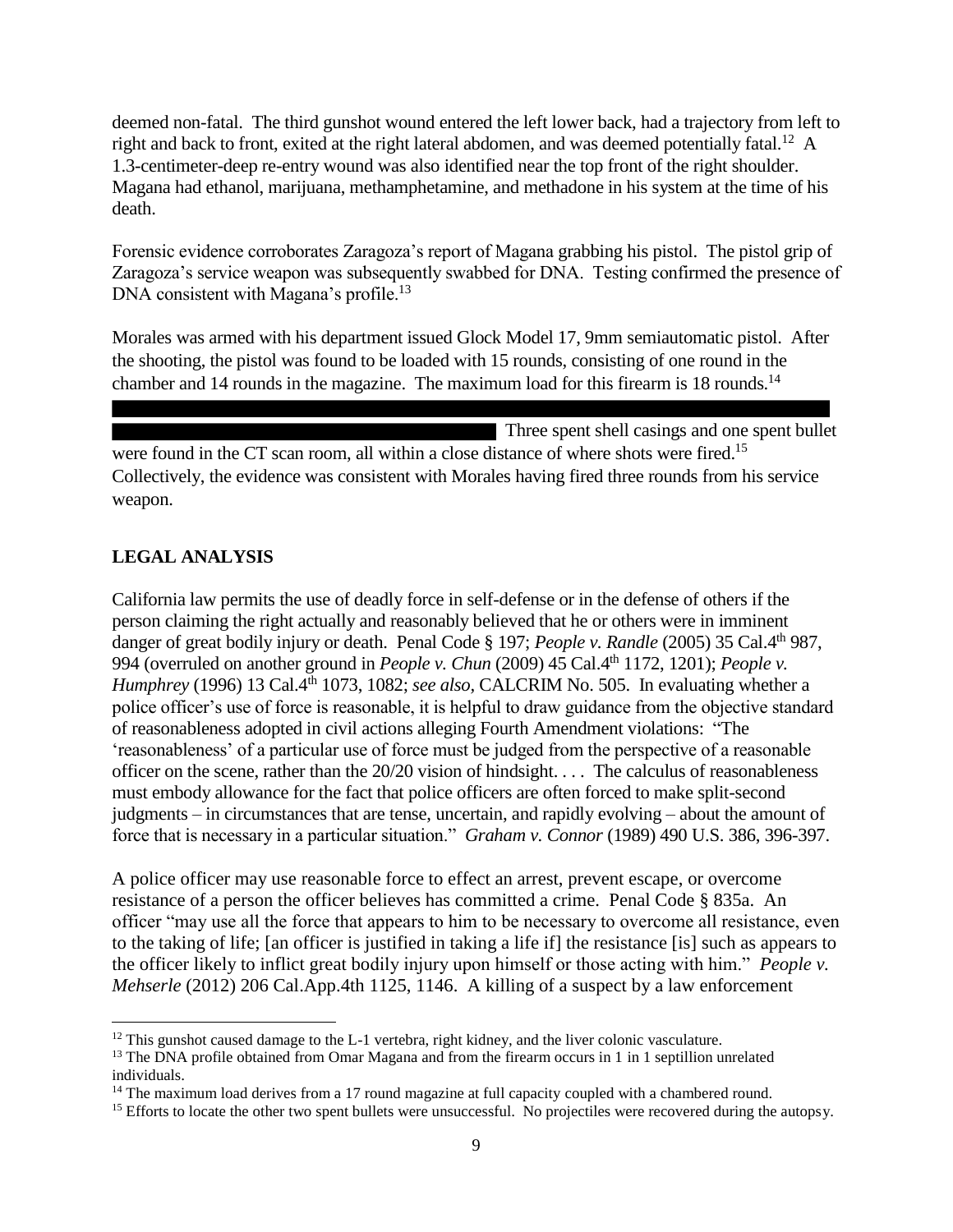officer is lawful if it was: (1) committed while performing a legal duty; (2) the killing was necessary to accomplish that duty; and (3) the officer had probable cause to believe that (a) the decedent posed a threat of serious physical harm to the officer or others, or (b) that the decedent had committed a forcible and atrocious crime. CALCRIM No. 507, Penal Code § 196. A forcible and atrocious crime is one which threatens death or serious bodily harm. *Kortum v. Alkire* (1977) 69 Cal.App.3d 325, 333.

In protecting oneself or another, a person may use all the force which that person believes reasonably necessary and that would appear to a reasonable person, in the same or similar circumstances, to be necessary to prevent the injury which appear to be imminent. CALCRIM No. 3470. If the person's beliefs were reasonable, the danger does not need to have actually existed. *Id.*

An officer has "probable cause" in this context when he knows facts which would "persuade someone of reasonable caution that the other person is going to cause serious physical harm to another." CALCRIM No. 507. When acting under Penal Code § 196, the officer may use only so much force as a reasonable person would find necessary under the circumstances. *People v. Mehserle* (2012) 206 Cal.App.4th 1125, 1147. The officer may only resort to deadly force when the resistance of the person being taken into custody "appears to the officer likely to inflict great bodily injury on himself or those acting with him." *Id.* at 1146; quoting *People v. Bond* (1910) 13 Cal.App. 175, 189-190. The prosecution has the burden of proving beyond a reasonable doubt that a killing was not justified. CALCRIM Nos. 505, 507. As noted by one California appellate opinion, "[w]here the peril is swift and imminent and the necessity for action immediate, the law does not weigh in too nice scales the conduct of the assailed and say he shall not be justified in killing because he might have resorted to other means to secure his safety." *People v. Collins* (1961) 189 Cal.App.2d 575, 589.

The evidence examined in this investigation shows that Magana was determined to escape. Shortly after being taken into custody and placed in the rear of a patrol car, he positioned himself to be able to open the back door of the car. In the holding cell at the station, Magana rehearsed going to the floor with his hands cuffed before actually rolling onto the floor and staging a seizure. Once in the less restrictive custodial environment of a hospital and momentarily loosed from handcuffs, Magana chose the moment for his escape attempt. When officers moved quickly to subdue him, Magana vigorously resisted. He told them he was defecating, but they maintained their hold. Magana resumed his thrashing about in an effort to pull free. Ultimately, Magana elected on a most dangerous course by attempting to disarm an officer.

Given the life or death struggle thrust upon them, officers were unable to employ other means to subdue Magana. The officers feared that had Magana succeeded in gaining control over Zaragoza's firearm he would have used the weapon against one or both officers. Thereafter, Magana would have posed a threat to any person obstructing his path, including hospital staff or other officers responding to the scene. Magana was shot under circumstances where both officers clearly had probable cause to believe that Magana posed a threat of serious physical harm to them and to others. Magana was also in custody for a forcible and atrocious crime. Officer Morales' use of deadly force was reasonable under the circumstances.